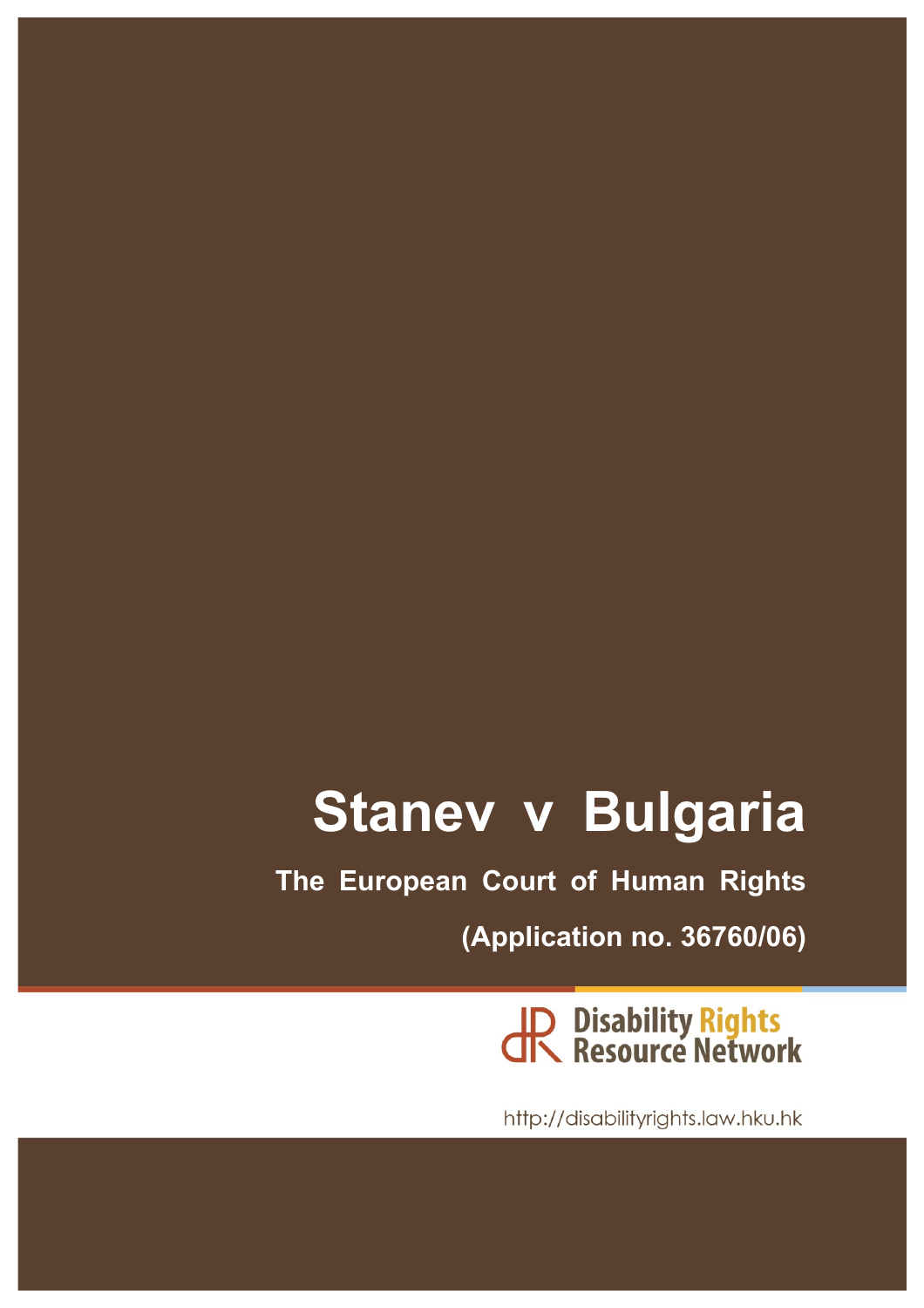### Stanev v Bulgaria





## **Quick Facts**

**Applicant: Rusi Stanev** 

#### **Member State:** Bulgaria

**Court:** European Court of Human Rights

#### Date Decided: 20 May 2010

**Issue:** Whether Stanev's placement in the Pastra social care home constituted deprivation of liberty and inhumane treatment and whether he had access to justice and what would be the appropriate remedy.

**Holding:** The Court agreed unanimously that Stanev's long-term institutionalization under poor living conditions and restricted right to leave the home along with his lack of access to the courts amounted to violation of Stanev's rights under Article  $5(1)$  (the right to liberty and security of person), Article 5(4) (the right to challenge the deprivation of liberty in court), Article  $5(5)$  (the right to compensation for the deprivation of liberty), Article 3 (right not to be subjected to inhumane or degrading treatment), Article  $6(1)$  (right to fair hearing) and Article 13 (the right to damages in this case for the violation of Article 3) of the Convention for the Protection of Human Rights and Fundamental Freedoms. The Court further held by thirteen votes to four that it was not necessary to examine violations of Stanev's right to respect for his private and family life under Article 8 as no separate issues arose from Stanev's argument.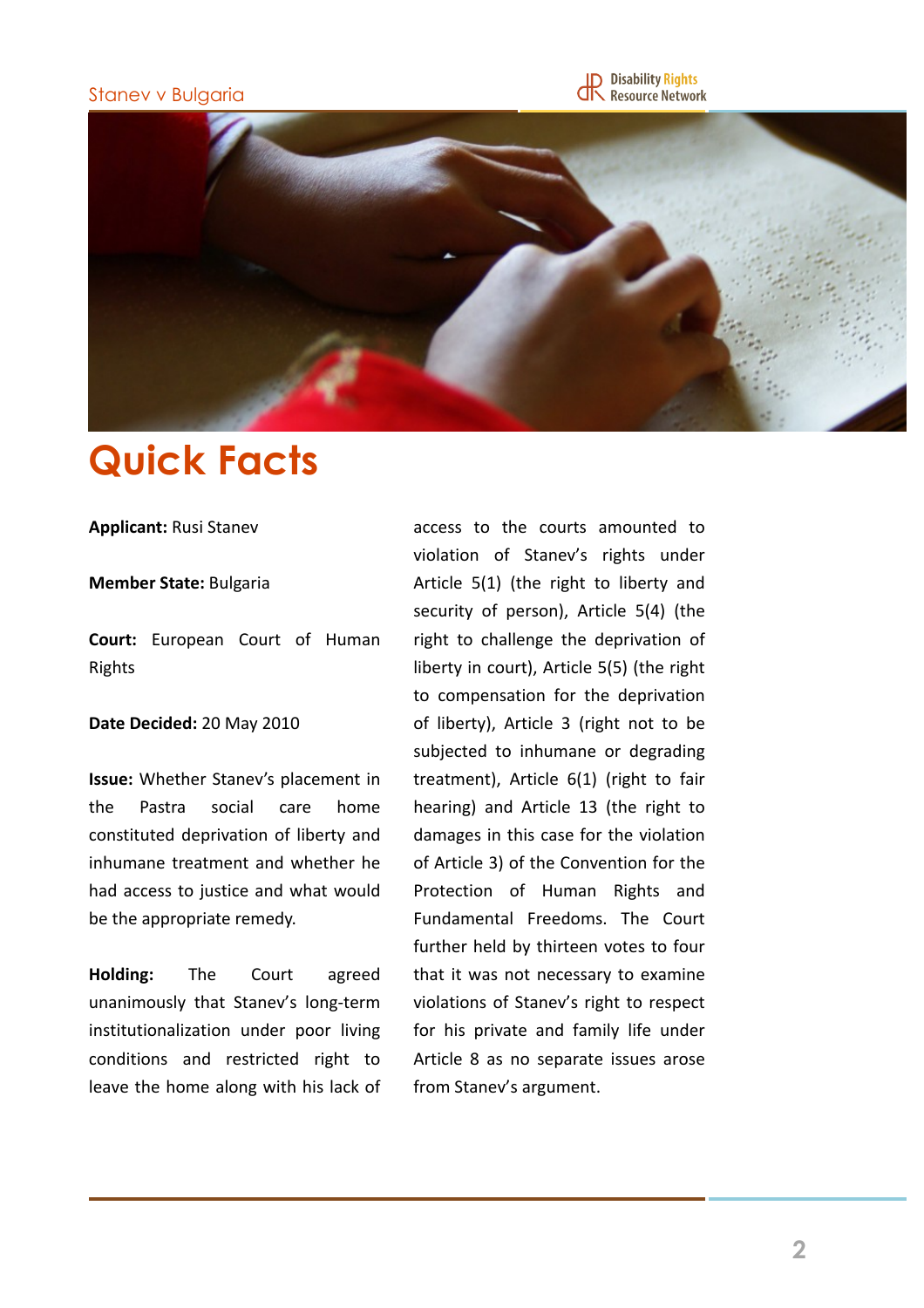### **Procedural Background**

#### **Admissibility**

Application was declared admissible by a Chamber of the  $5<sup>th</sup>$  Section of the ECtHR on 29 June 2010. Parties made submissions regarding complaints under Articles 5(1),  $5(4)$ ,  $5(5)$ ,  $3$ ,  $6(1)$ ,  $13$  and  $8$ . The Court only dismissed the Government's objection of failure to exhaust domestic remedies as the Government failed to justify their failure to raise the objection at the Chamber's examination of the admissibility of the case.

### **Context**

Admission to social care homes in Bulgaria was very informal and was not subjected to any procedural safeguards. It usually took a contractual form, on the basis of an agreement concluded between the person concerned and a local official. Consent could also be obtained through the legal fiction of substituted-decision making if the person is under guardianship. As a result, the person might not know the details of the agreement, for example, the duration or location of the placement, or even the reason for the placement. It would be unfortunate if the guardian takes advantage of the substituted-decision making mechanism and makes the decision for the person without taking the person's wishes into account.

It would be easy to commit a person into social homes, but it would be hard for the person to get out of the agreement on his own. The person might not have access to courts to review the lawfulness of the placement under domestic legislation and the law might not provide him with any remedies even though the placement is unlawful.

Bulgaria had not ratified the Rights of Persons with Disabilities when the violations took place, so it was not legally bound by its provisions (Article 12 of the CRPD stipulates that everyone with disabilities should have legal capacity on an equal basis with others, and that the State is required to make assistance available to those who need help in exercising their legal capacity).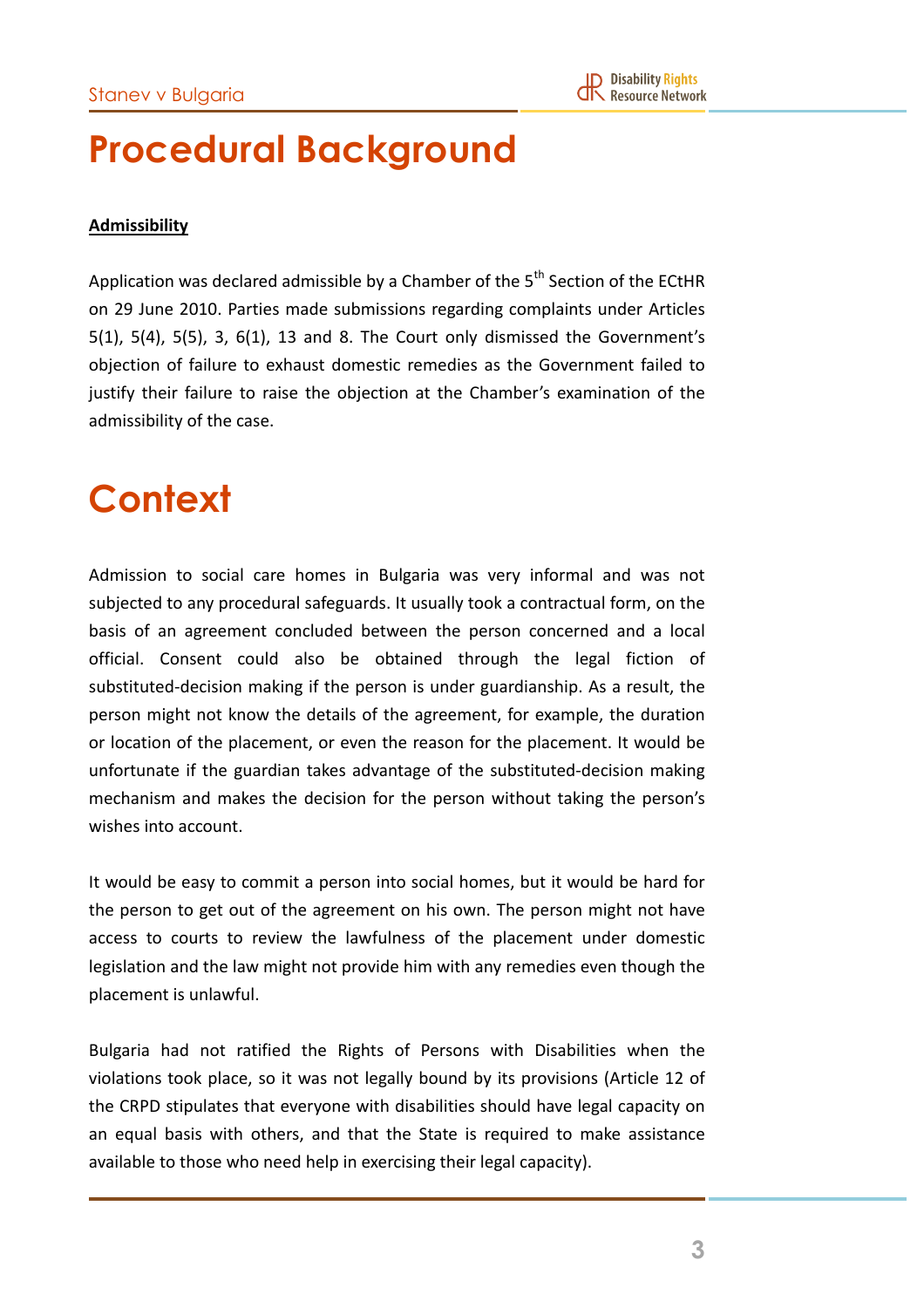### **Case Summary**

### Violation of Article 5(1)

Although Stanev had lived at the home for over 8 years, he had never consented to staying there. The Court observed that the director of the home, who was also Stanev's guardian, had only permitted Stanev to leave the home three times over a period of 8 years. Moreover, leave were always subjected to controls and restrictions. He had no access to his identity papers nor money to pay for food and accommodation since his guardian had arranged his social security income to be paid to the home. On one occasion, when Stanev tried to leave, the director reported to the police and he was then brought back to the home by staff. Having regard to Stanev's lack of consent, the duration of the placement and restrictions imposed, the Court held that he must have felt the full adverse effects of the restrictions imposed on him and the situation amounted to a deprivation of liberty.

### Violation of Article 5(4)

The domestic legislation did not provide for automatic periodic judicial review of placement for people with mental disorders, nor did it recognize the placement as a deprivation of liberty. Besides, the validity of the placement agreement could only have been challenged on the guardian's initiative. With the director of home being his guardian, the Bulgarian courts were not involved at any time or in any way in the placement. The Court held that no domestic remedies were available to Stanev to challenge the lawfulness of his placement and constituted violation of Article 5(4).

### Violation of Article 5(5)

The Court found that Stanev's rights under Article  $5(1)$  and Article  $5(4)$  had been violated, so Article 5(5) is applicable. The Bulgarian judicial authorities did not at any stage found the placement to have been unlawful and Stanev could not have invoked State liability as a basis for receiving compensation since no judicial remedy by which to review the lawfulness of the placement was available under Bulgarian law. Therefore, the Court found that Stanev had not been and would not be able to avail himself of right to compensation under domestic legislation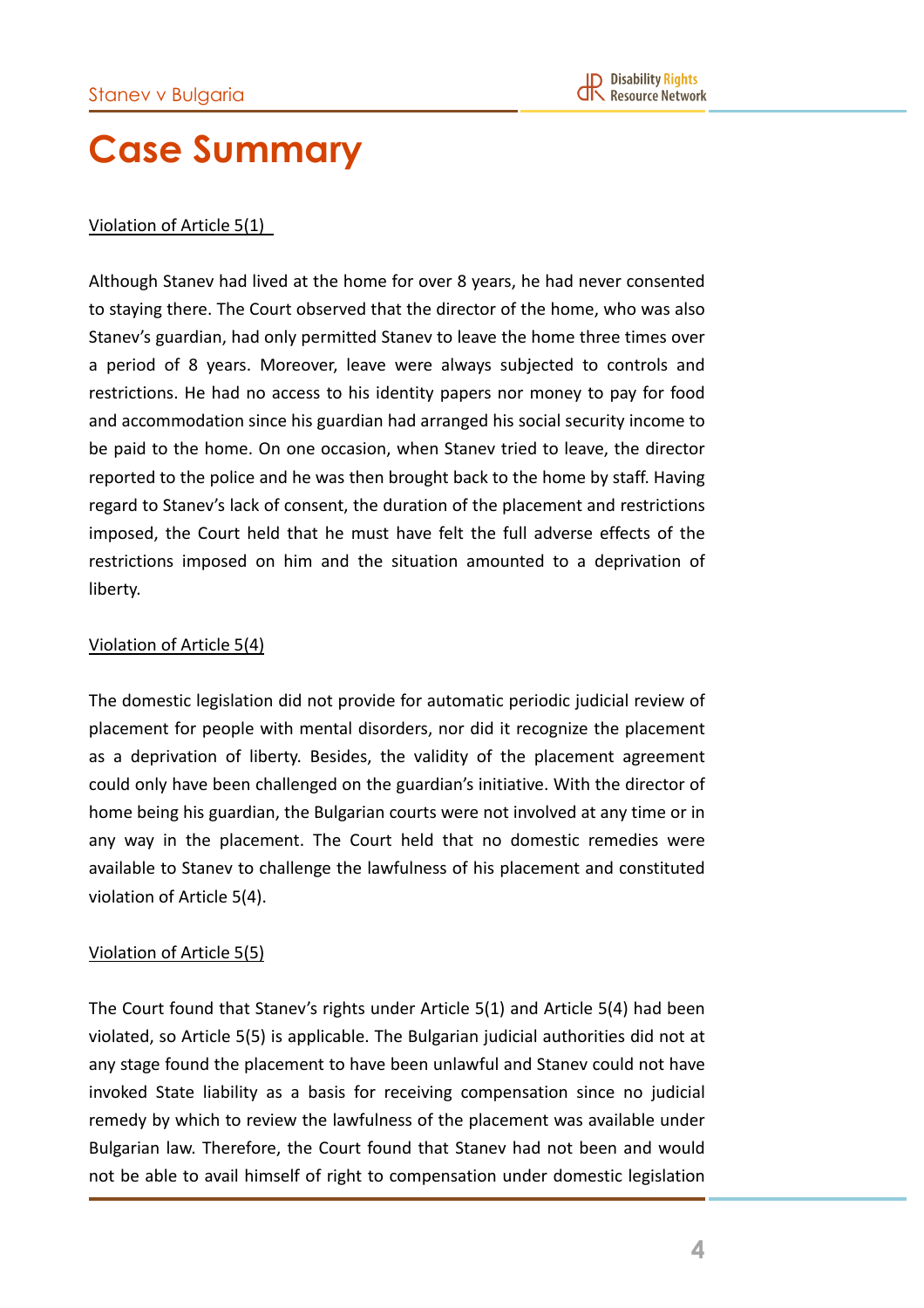for the violation of Article  $5(1)$  and  $5(4)$ , and thus a violation of Article  $5(5)$ .

#### Violation of Article 3

Before the home was renovated in late 2009, it was inadequately heated, access to toilet was dangerous and bathroom was unhygienic. In addition, people at the home received inadequate food and clothes were not returned to the same people. The Court followed the finding of the Committee for the Prevention of Torture that the conditions in the home were so poor as to amount to inhumane and degrading treatment.

#### Violations of Article 13

The Court observed that Stanev would not have been entitled to compensation for the poor living conditions in the home. His placement was not regarded as detention under domestic law regardless of his legal capacity. The lack of effective remedies constituted violation of Article 13.

#### Violations of Article 6(1)

Stanev failed to have his legal capacity restored in November 2004 after attempts to bring his case to prosecutors and the Mayor of Rila. His application for release from partial guardianship had also been rejected by his guardian.

The Court ruled that the application for restoration of legal capacity would be decisive for the exercise of all the rights and freedoms affected by the declaration of incapacity. However, Stanev was unable to apply for restoration of his legal capacity other than through his guardian. Thus, the Court ruled that the lack of sufficient degree of certainty in such a direct access to a court under the Bulgarian legislation constituted violation of Article 6(1).

#### Dissenting opinion

4 out of 17 judges disagreed with the majority's finding that no separate issue arises under Article 8. They were of the view that Court should have examined issues related to Stanev's right to private life and home separately, such as restrictions associated to his placement and possible alternative therapeutic solutions. The Court could decide on whether States should set up procedures to